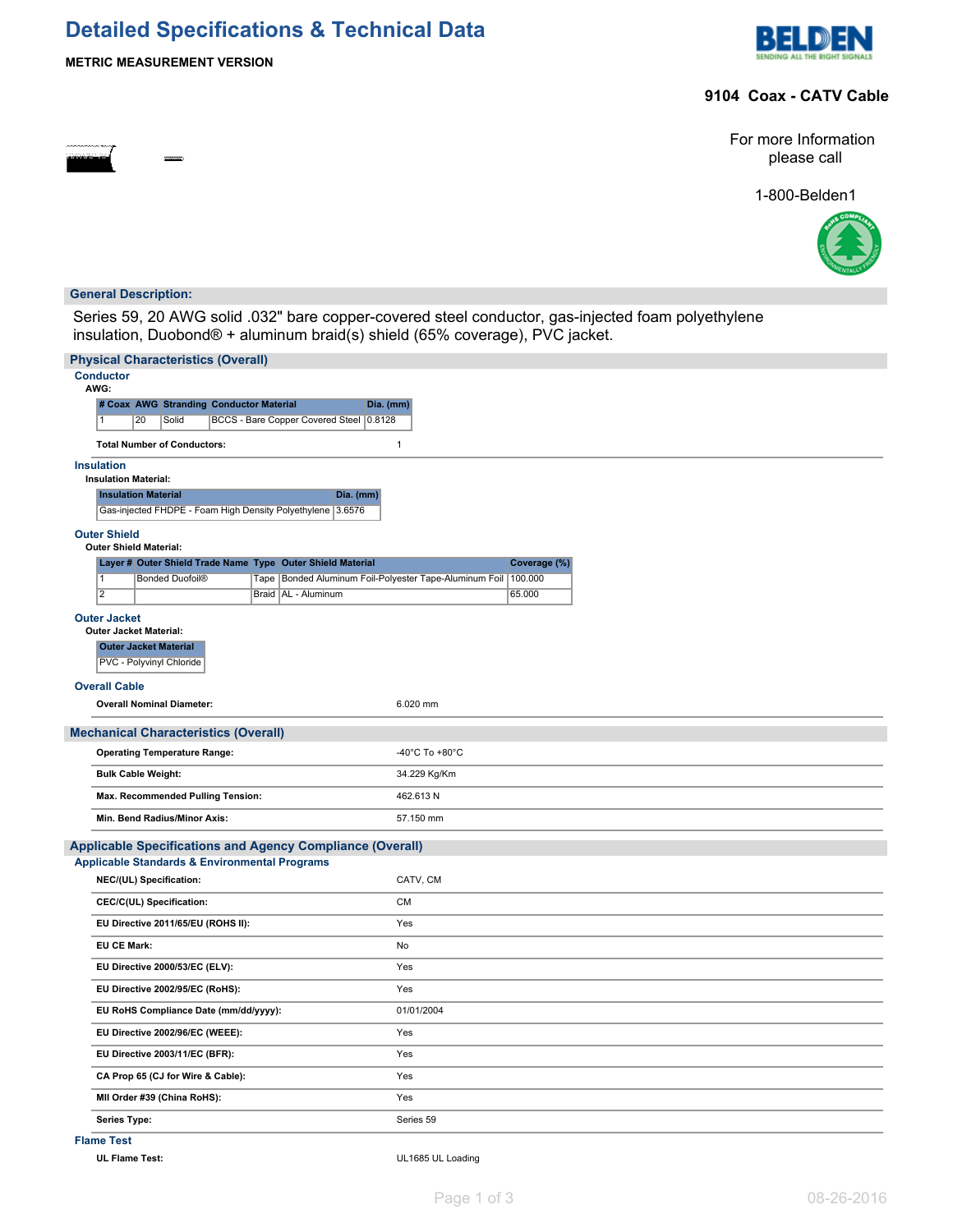## **Detailed Specifications & Technical Data**

#### **METRIC MEASUREMENT VERSION**



#### **9104 Coax - CATV Cable**

|                                       | Plenum/Non-Plenum                                                        |                    |               |              |                  |  |  |  |  |  |
|---------------------------------------|--------------------------------------------------------------------------|--------------------|---------------|--------------|------------------|--|--|--|--|--|
|                                       | Plenum (Y/N):                                                            |                    | No            |              |                  |  |  |  |  |  |
|                                       |                                                                          |                    |               |              |                  |  |  |  |  |  |
|                                       | <b>Electrical Characteristics (Overall)</b>                              |                    |               |              |                  |  |  |  |  |  |
|                                       | Nom. Characteristic Impedance:                                           |                    |               |              |                  |  |  |  |  |  |
|                                       | Impedance (Ohm)                                                          |                    |               |              |                  |  |  |  |  |  |
| 75.000                                |                                                                          |                    |               |              |                  |  |  |  |  |  |
| Nom. Inductance:                      |                                                                          |                    |               |              |                  |  |  |  |  |  |
|                                       | Inductance (µH/m)                                                        |                    |               |              |                  |  |  |  |  |  |
|                                       | 0.318257                                                                 |                    |               |              |                  |  |  |  |  |  |
| Nom. Capacitance Conductor to Shield: |                                                                          |                    |               |              |                  |  |  |  |  |  |
| Capacitance (pF/m)                    |                                                                          |                    |               |              |                  |  |  |  |  |  |
| 53.1522                               |                                                                          |                    |               |              |                  |  |  |  |  |  |
|                                       | Nominal Velocity of Propagation:                                         |                    |               |              |                  |  |  |  |  |  |
| <b>VP</b> (%)                         |                                                                          |                    |               |              |                  |  |  |  |  |  |
| 83                                    |                                                                          |                    |               |              |                  |  |  |  |  |  |
| <b>Nominal Delay:</b>                 |                                                                          |                    |               |              |                  |  |  |  |  |  |
| Delay (ns/m)                          |                                                                          |                    |               |              |                  |  |  |  |  |  |
| 3.9372                                |                                                                          |                    |               |              |                  |  |  |  |  |  |
|                                       | Nom. Conductor DC Resistance:                                            |                    |               |              |                  |  |  |  |  |  |
|                                       | DCR @ 20°C (Ohm/km)                                                      |                    |               |              |                  |  |  |  |  |  |
| 146.005                               |                                                                          |                    |               |              |                  |  |  |  |  |  |
|                                       | Nominal Outer Shield DC Resistance:                                      |                    |               |              |                  |  |  |  |  |  |
|                                       | <b>DCR @ 20°C (Ohm/km)</b>                                               |                    |               |              |                  |  |  |  |  |  |
| 39.372                                |                                                                          |                    |               |              |                  |  |  |  |  |  |
| Max. Attenuation:                     |                                                                          |                    |               |              |                  |  |  |  |  |  |
|                                       | Freq. (MHz) Attenuation (dB/100m)                                        |                    |               |              |                  |  |  |  |  |  |
| $\overline{5}$                        | 2.92009                                                                  |                    |               |              |                  |  |  |  |  |  |
| 55                                    | 6.39795                                                                  |                    |               |              |                  |  |  |  |  |  |
| 211                                   | 11.7788                                                                  |                    |               |              |                  |  |  |  |  |  |
| 270                                   | 13.2881                                                                  |                    |               |              |                  |  |  |  |  |  |
| 300<br>350                            | 14.0099                                                                  |                    |               |              |                  |  |  |  |  |  |
| 400                                   | 15.2238<br>16.0113                                                       |                    |               |              |                  |  |  |  |  |  |
| 450                                   | 17.3893                                                                  |                    |               |              |                  |  |  |  |  |  |
| 550                                   | 19.3579                                                                  |                    |               |              |                  |  |  |  |  |  |
| 750                                   | 22.8358                                                                  |                    |               |              |                  |  |  |  |  |  |
| 870                                   | 24.7387                                                                  |                    |               |              |                  |  |  |  |  |  |
| 1000                                  | 26.5433                                                                  |                    |               |              |                  |  |  |  |  |  |
|                                       | Max. Operating Voltage - UL:                                             |                    |               |              |                  |  |  |  |  |  |
| <b>Voltage</b><br>300 V RMS           |                                                                          |                    |               |              |                  |  |  |  |  |  |
|                                       | <b>Minimum Structural Return Loss:</b>                                   |                    |               |              |                  |  |  |  |  |  |
|                                       | Description Freq. (MHz) Start Freq. (MHz) Stop Freq. (MHz) Min. SRL (dB) |                    |               |              |                  |  |  |  |  |  |
|                                       | $\overline{5}$                                                           | 1000<br>20         |               |              |                  |  |  |  |  |  |
|                                       |                                                                          |                    |               |              |                  |  |  |  |  |  |
| <b>Sweep Test</b>                     |                                                                          |                    |               |              |                  |  |  |  |  |  |
|                                       | <b>Sweep Testing:</b>                                                    |                    | 5 MHz - 1 GHz |              |                  |  |  |  |  |  |
|                                       | <b>Put Ups and Colors:</b>                                               |                    |               |              |                  |  |  |  |  |  |
|                                       |                                                                          |                    |               |              |                  |  |  |  |  |  |
| Item#                                 | <b>Putup</b>                                                             | <b>Ship Weight</b> | <b>Color</b>  | <b>Notes</b> | <b>Item Desc</b> |  |  |  |  |  |

| Item $#$       | <b>Putup</b> | <b>Ship Weight</b> | Color          | <b>Notes</b> | <b>Item Desc</b>       |
|----------------|--------------|--------------------|----------------|--------------|------------------------|
| 19104 Q5HU1000 | 1.000 FT     | 24.000 LB          | WHITE, NEUTRAL |              | #20 GIFHDLDPE SH FRPVC |
| 19104 009U1000 | 1.000 FT     | 24.000 LB          | <b>WHITE</b>   |              | #20 GIFHDLDPE SH FRPVC |
| 19104 010U1000 | 1.000 FT     | 24.000 LB          | <b>BLACK</b>   |              | #20 GIFHDLDPE SH FRPVC |
| 19104 0101000  | 1.000 FT     | 25,000 LB          | <b>BLACK</b>   |              | #20 GIFHDLDPE SH FRPVC |

Revision Number: 3 Revision Date: 08-10-2012

© 2016 Belden, Inc All Rights Reserved.

Although Belden makes every reasonable effort to ensure their accuracy at the time of this publication, information and specifications described herein are subject to error or omission and to change without notice, and the